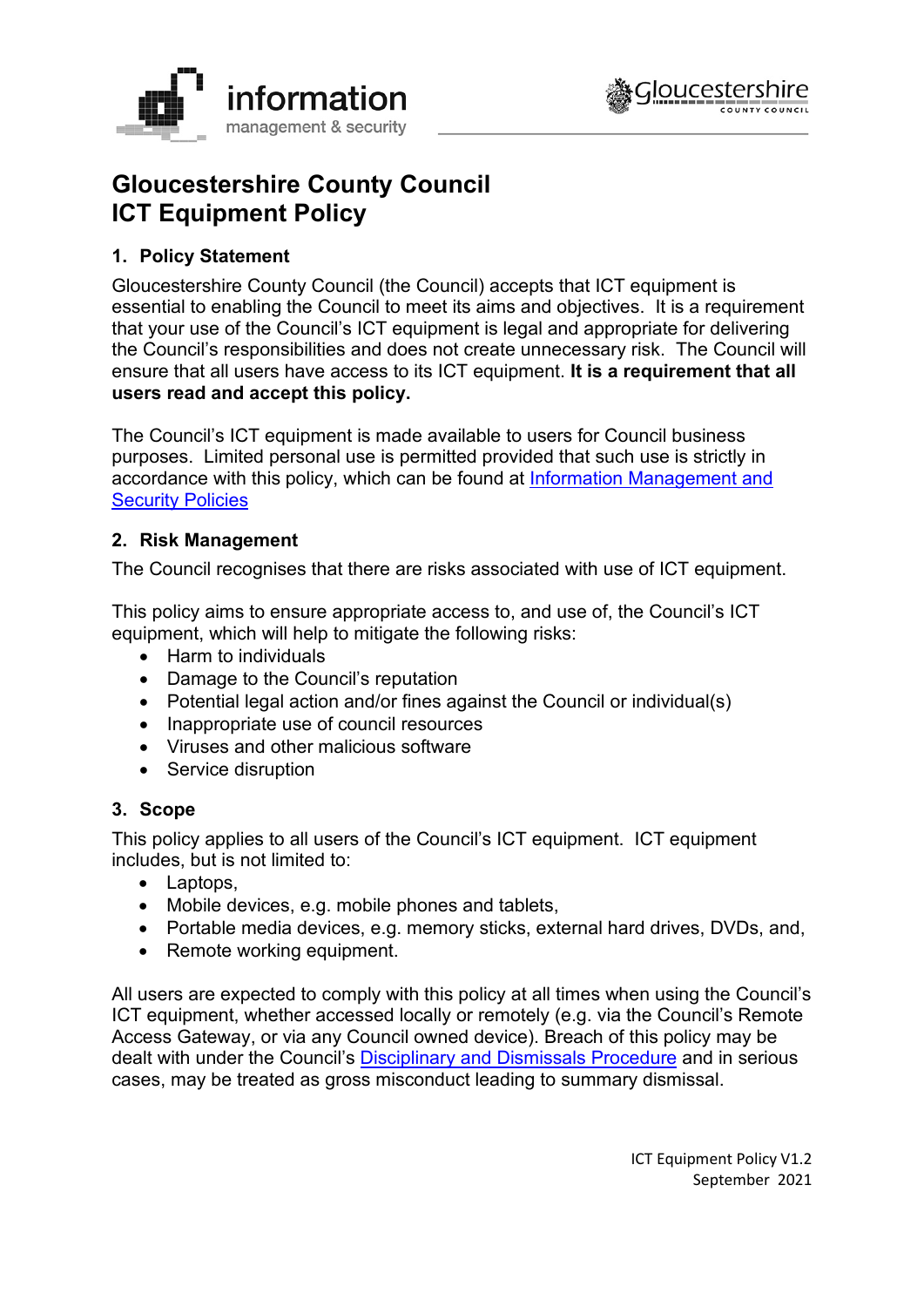## **4. Responsibilities**

The Council's Director: Strategy & Challenge has overall responsibility for the effective operation of this policy. Responsibility for monitoring and reviewing the operation of this policy and making any recommendations for change to minimise risks to the Council's operations lies with the Head of ICT. If you do not understand the implications of this policy or how it may apply to you, you should seek advice from the [ICT Service Desk.](https://staffnet.gloucestershire.gov.uk/internal-services/the-ict-service/other-ict-services/contact-the-ict-service/)

The council will:

- Ensure that laptops are protected using approved encryption software.
- Provide and install authorised encrypted memory sticks (these must only be purchased and installed by [ICT](https://staffnet.gloucestershire.gov.uk/internal-services/the-ict-service/do-you-need-new-ict-equipment/workstations-accessories/)).
- Ensure software is available to encrypt content on portable devices.
- Apply port security to PCs and Laptops to ensure that data can only be written (saved) to approved encrypted devices.

All managers have a specific responsibility to operate within the boundaries of this policy, ensure that all users understand the standards of behaviour expected of them, and to take action when behaviour falls below these requirements.

Heads of Service are responsible for the following:

- Approval of requests for Mobile Communication Devices in their area, and the payment of charges incurred signing off a formal request for a Mobile Communication Device if their approval is granted. This signed formal request must be received by the GCC FM supplier before the Mobile Communication Device is ordered.
- Reviewing the current use of Mobile Communication Devices in his or her area before approving new requests. The review should consider the appropriateness, affordability and the process by which use of the Mobile Communication Devices will be managed.

Line Managers are responsible for:

- Ensuring that the billing name correctly represents the user of the Mobile Communication Device and that the cost code associated with the device is accurate. This includes where the device is allocated to a secondee. Where a device is shared, the billing name must be the person who is responsible for the device.
- Ensuring that when a member of staff leaves the appropriate leavers procedures are adhered to so that Mobile Communication Devices are returned to GCC and all relevant records/contracts are updated.

All employees and anyone who delivers services on the Council's behalf e.g. contractors, partners, agents or other third parties with access to the Council's information assets have a responsibility to comply with this policy which can be found at [Information Management and Security Policies.](http://www.gloucestershire.gov.uk/council-and-democracy/strategies-plans-policies/information-management-and-security-policies/)

All users of ICT equipment should be aware that all use of the Council's systems can be monitored, and where breaches of this policy are found, action may be taken under the Council's [Disciplinary and Dismissals Procedure.](https://staffnet.gloucestershire.gov.uk/employee-information-and-support/hr-and-employment-handbook/disciplinary-and-dismissals/) The Council reserves the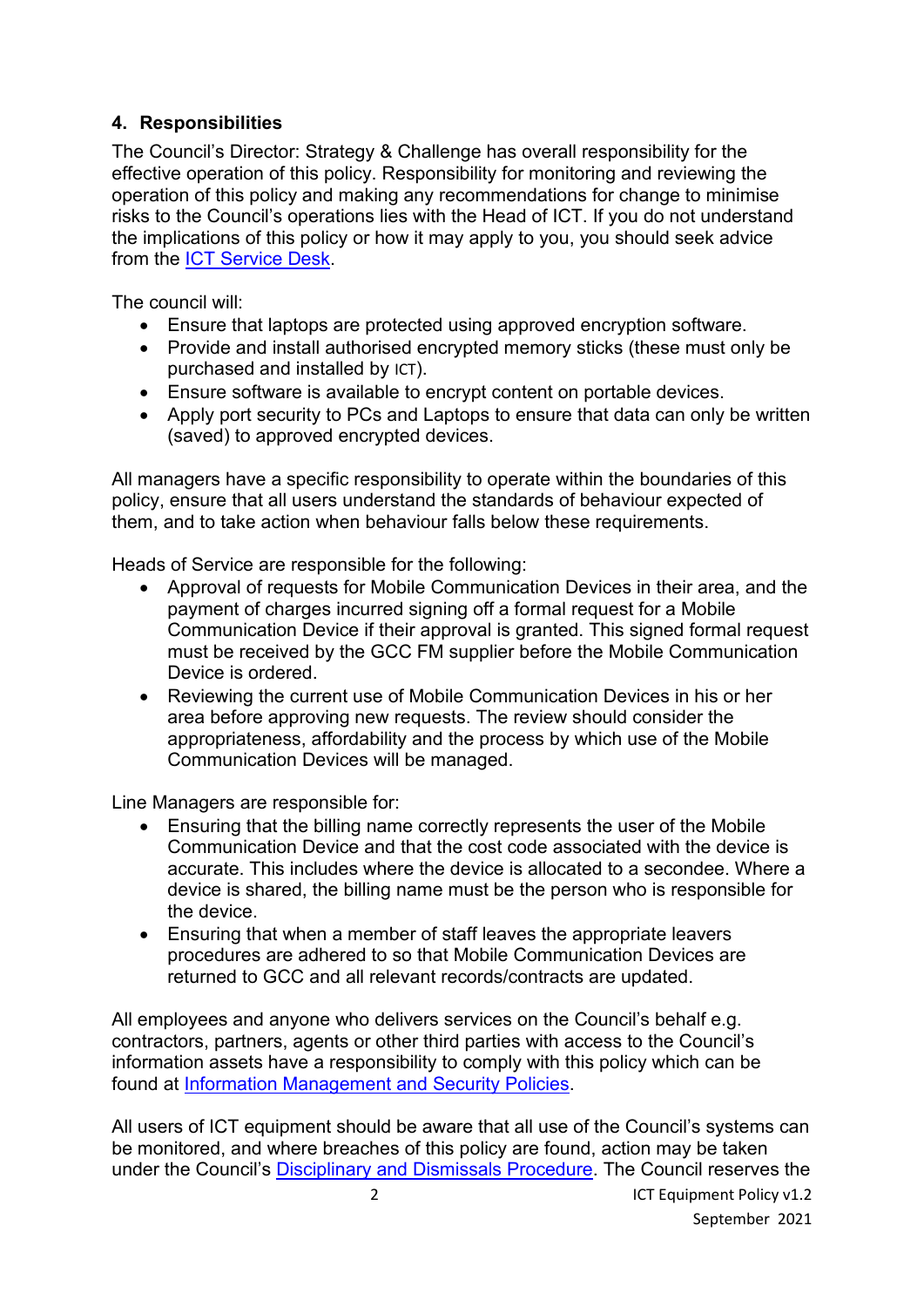right to restrict or prevent access to certain ICT equipment or introduce routine monitoring if personal use is considered to be excessive.

## **5. User Responsibility**

Use of all ICT equipment must be consistent with the Council's [Code of Conduct for](https://staffnet.gloucestershire.gov.uk/employee-information-and-support/code-of-conduct-for-employees/)  [Employees.](https://staffnet.gloucestershire.gov.uk/employee-information-and-support/code-of-conduct-for-employees/) All users are responsible for using the Council's ICT equipment appropriately and in accordance with the statements in this policy.

It is the user's responsibility to:

- Ensure they read, understand and agree to this policy as part of their induction to the Council;
- Use the Council's ICT equipment in accordance with the terms of this policy;
- Use the ICT equipment responsibly and in a way that will not harm the Council's reputation;
- Recognise that the Council's ICT equipment facilities are provided for business use and must be protected from unreasonable and excessive personal use;
- Report any misuse of the Council's ICT equipment by following the council's [security breach reporting procedure.](https://staffnet.gloucestershire.gov.uk/internal-services/information-management-service/information-security-incidents/)

## **6. Related policies**

- [Code of Conduct for Employees.](https://staffnet.gloucestershire.gov.uk/employee-information-and-support/code-of-conduct-for-employees/)
- Internet and Digital Communications Policy
- Information Protection and Handling Policy
- Information/IT Access Policy
- Information Security Policy
- Data Protection Policy
- Software Management Policy
- Social Media Policy
- Password Policy

The above policies are available at [Information Management and Security Policies.](http://www.gloucestershire.gov.uk/council-and-democracy/strategies-plans-policies/information-management-and-security-policies/)

## **7. Things You Must Do**

When using the Council's ICT equipment you **must**:

- *a.* **Security controls and use of your account details**
	- $\checkmark$  Ensure that the council anti-virus software and security patches are updated on the laptop on a regular basis. Laptops must be regularly connected to the internet and at least once a week if staff work predominantly offline (requires a connection to the internet or the GCC data network). Keep a note of the make, model, serial number and asset number of the laptop in the event of an incident (not stored with the laptop).
	- $\checkmark$  Make backups of data when working offline by utilising the [ICT User Guides](https://staffnet.gloucestershire.gov.uk/internal-services/the-ict-service/other-ict-services/ict-user-guides/working-from-home-and-video-calling/) available on StaffNet, or if access to the Council network is not possible to encrypted CD/DVD or USB memory sticks, etc.
	- $\checkmark$  Keep personal use of ICT equipment to a minimum.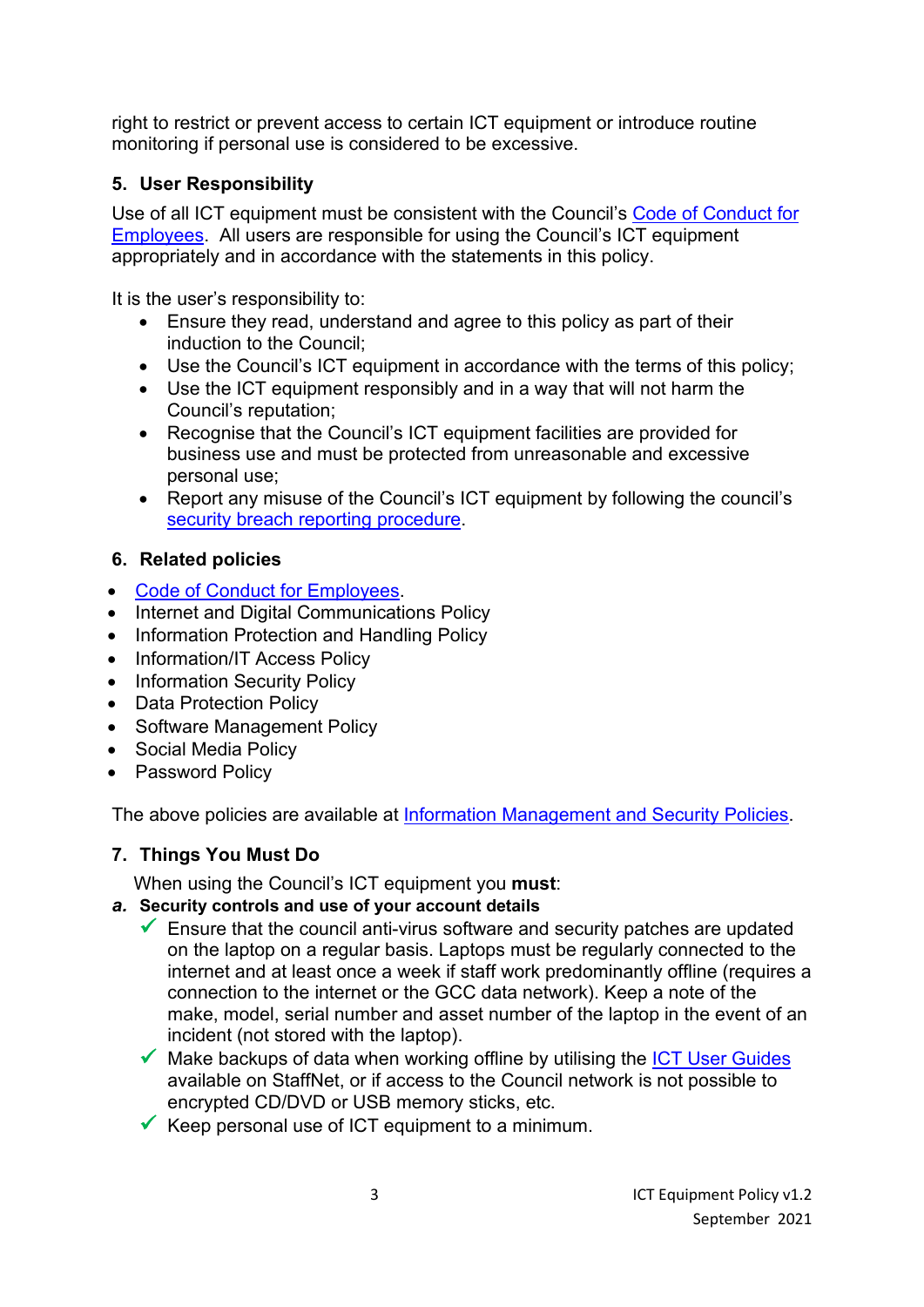- $\checkmark$  Lock your laptop away out of sight when not in use, preferably in a lockable cupboard, filing cabinet or safe (this also applies out of the office where possible).
- $\checkmark$  Carry and stored your laptop in a suitable padded carry bag (preferably unbranded) or strong briefcase to reduce the chance of accidental damage.
- $\checkmark$  Immediately report any suspected or observed security breach thorough the council's [security breach reporting procedure.](https://staffnet.gloucestershire.gov.uk/internal-services/information-management-service/information-security-incidents/)

#### **b. Encryption**

- $\checkmark$  Use the council's approved encrypted memory sticks (Safestick), unless otherwise authorised (see section 8).
- $\checkmark$  Use Egress or other approved security software to encrypt personal, special category or other sensitive information on portable media.
- $\checkmark$  Ensure the laptop encryption is in use.
- $\checkmark$  Use strong encryption password / phrase / pin numbers in line with Council's Password Policy.
- $\checkmark$  Contact the ICT Service if you are using a Council owned device which is not enabled for encryption, in order for this to be resolved.

#### **c. Access**

- $\checkmark$  Ensure that if your role dictates, you are contactable via any GCC mobile communication device (i.e. mobile phones) you are issued with during business or call-out hours, except when driving or when the circumstances deem it inappropriate to do so.
- $\checkmark$  Contact the [ICT Service Desk](https://staffnet.gloucestershire.gov.uk/internal-services/the-ict-service/other-ict-services/contact-the-ict-service/) immediately if you receive a suspected virus or if you experience any unusual occurrences in respect of the Council's ICT equipment (e.g. an antivirus software warning).
- $\checkmark$  If you connect via remote access, ensure you use the Pink Layer connection as this will synchronise your 'P' drive data back to the main server, mitigating the requirement to use portable storage devices.

#### **d. Information and content:**

- Keep calls from a mobile device to a minimum and, wherever possible, use a landline.
- $\checkmark$  Take extra care when opening email attachments (the number one source of computer viruses). Email attachments should not be opened unless the email comes from a trusted source and/or you were expecting it.
- $\checkmark$  Take account of the environment you are working in and ensure adequate security regardless of whether the laptop is used in the office, at home, in any other location or while travelling.

## **8. Things you Must Not Do**

In using the Council's internet and digital communications facilities you must **NOT**:

- **a. Security controls and use of your account details:**
	- **\*** Disable, defeat or circumvent any security measure that GCC has put in place to protect the information assets, physical assets or reputation of the Council.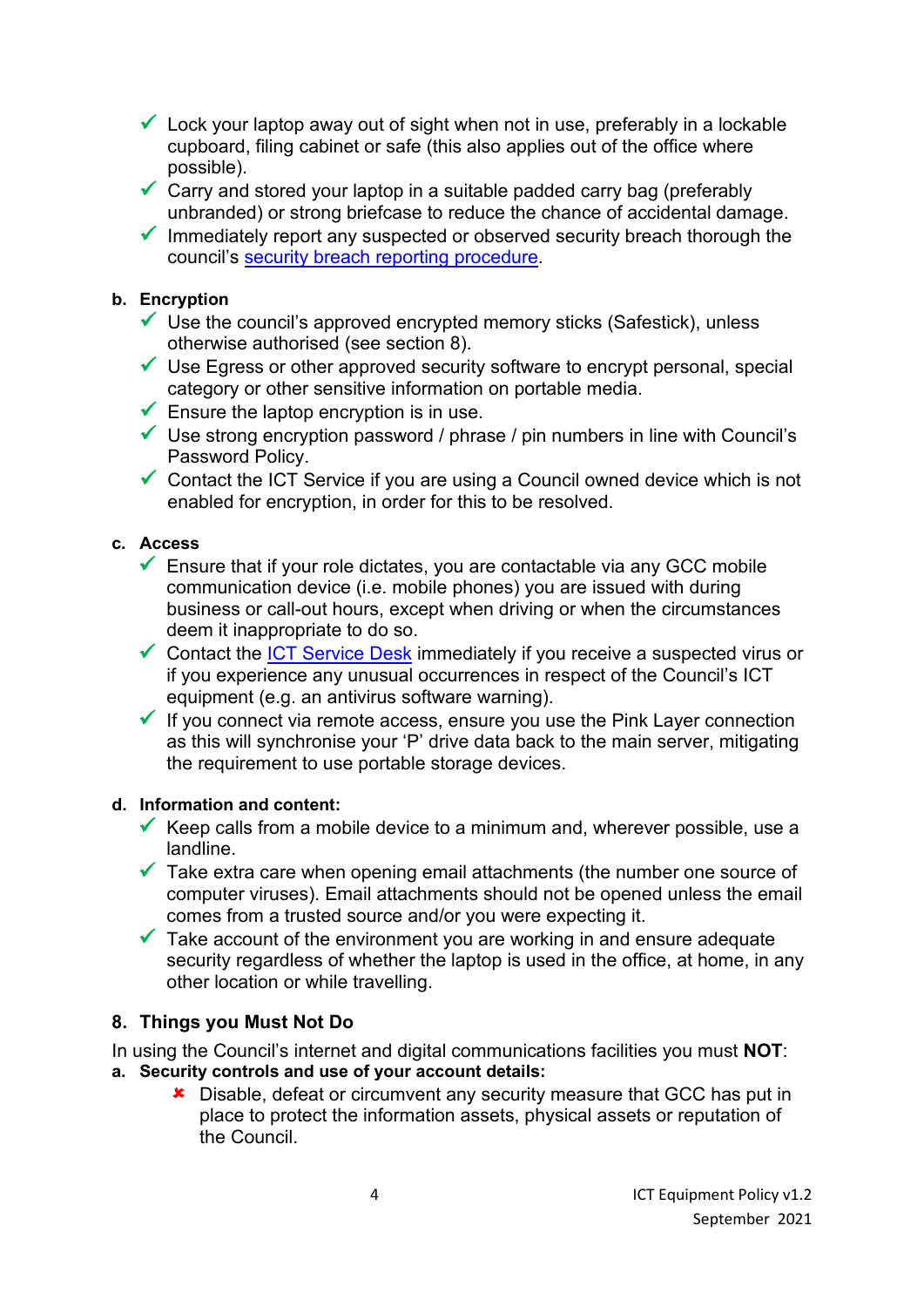- **\*** Keep encryption passwords and logon credentials with the laptop, and do not share them with any colleagues.
- Use ICT equipment for anything other than official council business and not for generating, transmitting or delivering any content that is contrary to council policies.
- **\*** Leave ICT equipment unattended at any time when outside GCC premises including, but not limited to, in a car, briefcase or handbag. If absolutely necessary to store in a car, equipment should be locked out of sight in the boot or other compartment **but it is generally much safer to take it with you**.
- **\*** Leave your laptop unattended and logged on. If not in use, it should be locked, logged out and shut down.
- **\*** Use ICT equipment not procured through the ICT service to store, use or transfer any Council information.
- **\*** Use GCC mobile devices for any personal phone calls.

#### **b. Access:**

- **\*** Allow your ICT equipment to be used by work colleagues, family members, friends or visitors – staff are personally accountable for anything accessed via their user ID
- **\*** Use any damaged or faulty ICT equipment
- **\*** Transfer data using portable media, unless authorised (see section 8)
- **c. Copyright:**
	- **\*** Download or install any unauthorised accessories or software programs as per the council's [Software Management Policy,](https://www.gloucestershire.gov.uk/council-and-democracy/strategies-plans-policies/information-management-and-security-policies/) including software that allows the laptop to be remotely controlled and software that helps diagnose or resolve issues (e.g. network sniffers and password crackers).

## **d. Information and content:**

- Send [personal or special category information](https://staffnet.gloucestershire.gov.uk/internal-services/information-management-service/data-protection-guidance/) to a non-GCC email account or transferred to removable media (including encrypted USB drives) for the purposes of remote working.
- **\*** Send personal, special category or other business related data via any Internet service(s) not supplied by the Council without relevant permission.

## **9. Procurement of ICT equipment**

All ICT equipment, including portable media devices such as USB memory sticks and cameras must be purchased and installed by the [ICT Service.](https://staffnet.gloucestershire.gov.uk/internal-services/the-ict-service/do-you-need-new-ict-equipment/workstations-accessories/) All ICT equipment will be recorded on the ICT Asset Register. Equipment must display a GCC asset tag and will remain the property of GCC at all times. Devices may be updated, replaced or removed as appropriate according to users' ongoing requirements or council policy.

## **10.Approved GCC Remote Working Solutions**

The Council's Remote Access Gateway (NetScaler) enables access to the council network and the same information you would normally access from council premises.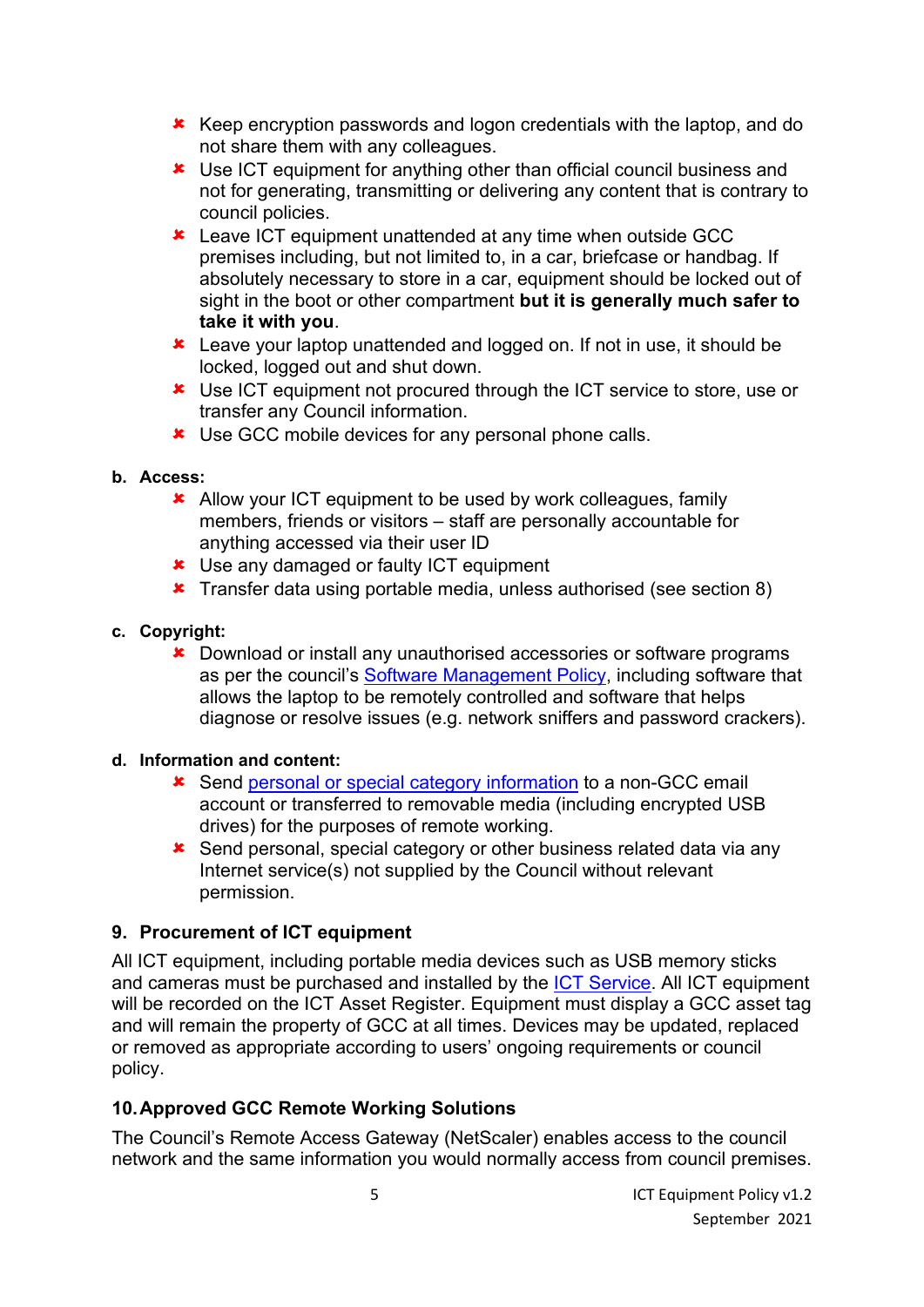It provides remote access to systems and data in a controlled way to minimise risk. All information is created, stored and processed on council servers, not the local hard drive of the machine being used for access. Where there is a business need for remote access further information and an application form can be found by contacting the [ICT service.](https://staffnet.gloucestershire.gov.uk/internal-services/the-ict-service/other-ict-services/ict-user-guides/working-from-home-and-video-calling/#main)

Access must be via a device which meets the criteria of NetScaler. Before allowing access NetScaler will check to ensure the connecting device is an authorised device, and that software on the connecting device meets the required standards. If the connecting device fails these tests access will be denied.

A council owned, encrypted laptop may be used as a standalone device where access to the network is not available. Personal or special category (sensitive personal) information relating to individuals in receipt of support/services from the Council must be added to their individual record (e.g. Liquid Logic/Eric) in a timely manner no later than 3 working days after the event and preferably on the same day.

The Council's mobile device management solution (Blackberry Work) may (subject to eligibility and conditions for use) be used with a user-owned personal device such as a smart phone or tablet device to access council email, contacts, calendar and Staffnet via the device 4G service or Wi-Fi. This is the Council's only approved 'Bring Your Own Device' (BYOD) solution. Further information can be found by contacting the **ICT** service.

#### **11.Third Party External Access to the Council's network**

External access to the Council's network for partners, contractors, agents or other third parties must be via NetScaler, using an organisationally owned PC/laptop with up-to-date anti-virus software, supported operating system and from within the European Economic Area or a predefined friendly state.

Third parties must confirm that a regular patching process (no less than monthly) is in place within their organisation and is being followed. Failure to comply with this process leading to the introduction of malicious code onto GCC systems will result in the right to use the system being removed immediately and legal action may be taken.

Third parties must confirm that disk encryption is in place on the corporate end user device which is being used to access the GCC network. They must also have a clear process in place for dealing with lost or stolen devices which ensures that all information on the device is wiped clean.

## **12.Restricted Use of Portable Media**

Portable media include, but are not restricted to the following:

- USB Memory Sticks (also known as pen drives or flash drives)
- CDs
- DVDs
- Optical Disks
- External Hard Drives
- Digital Cameras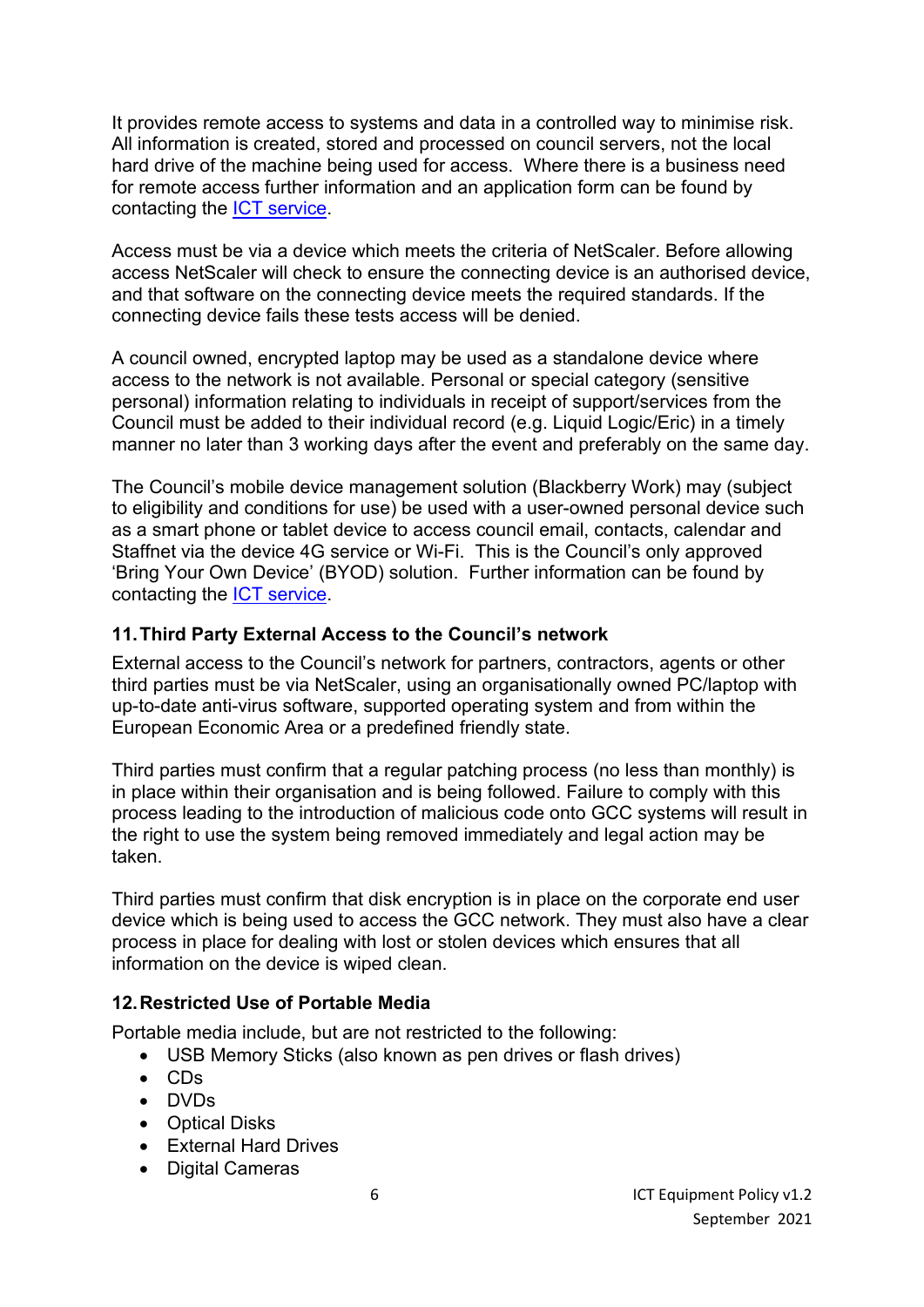- Backup Cassettes
- Audio Tapes (including Dictaphones and Answering Machines)

It is the Council's policy to minimise storing [personal or special category information](https://staffnet.gloucestershire.gov.uk/internal-services/information-management-service/data-protection-guidance/) directly onto portable media. Where this is unavoidable the information must be protected by encryption. Encrypted USB Memory Sticks are available from the ICT Service.

Users should be aware that the Council may, as and when required, and without the permission of the relevant user, audit / log the transfer of data files to and from all portable media devices and Council-owned ICT equipment.

#### **13.Transferring data using portable media**

Anyone using portable media to transfer data must ensure that they are authorised to do so (bulk transfers of data require the appropriate [Information Asset Owner's](https://staffnet.gloucestershire.gov.uk/internal-services/information-management-service/information-asset-owners-iao-help-guidance) approval), and take care to physically protect the portable media and stored data from loss, theft or damage. They must consider the most appropriate way to transport the device and be able to demonstrate that they took reasonable care to avoid damage or loss.

Up-to-date virus and malware checking software must be in place when portable media devices containing [personal or sensitive information](https://staffnet.gloucestershire.gov.uk/internal-services/information-management-service/data-protection-guidance/) are connected to a machine i.e. both the machine from which the data is taken and the machine to which the data is to be loaded.

Data stored on portable media may not be included in the Council's backup process; therefore there is a greater risk that the information will become unavailable through loss or malfunction of equipment. Source data should remain on the Council's network; and any business critical data created or originating on portable media should be transferred to the Council's network as soon as possible.

Portable media devices should not routinely be used for archiving or storing records as an alternative to other storage equipment. Where this is necessary it should be approved by the [Information Asset Owner](https://staffnet.gloucestershire.gov.uk/internal-services/information-management-service/information-asset-owners-iao-help-guidance) following a risk assessment.

## **14.Recording of Electronic Communications on Case Files**

Where GCC Mobile Communication Devices are used for electronic communication with service users, Council policies for record keeping still apply, regardless of whether communications are sent or received. These communications include, but are not limited to:

- Phone calls
- Emails
- Voicemails
- Text messages
- Messages sent via social media e.g. Facebook
- Messages sent via an internet messaging service e.g. WhatsApp

This means that any such communication should be recorded as professional contact within the relevant records. The record should include the message (as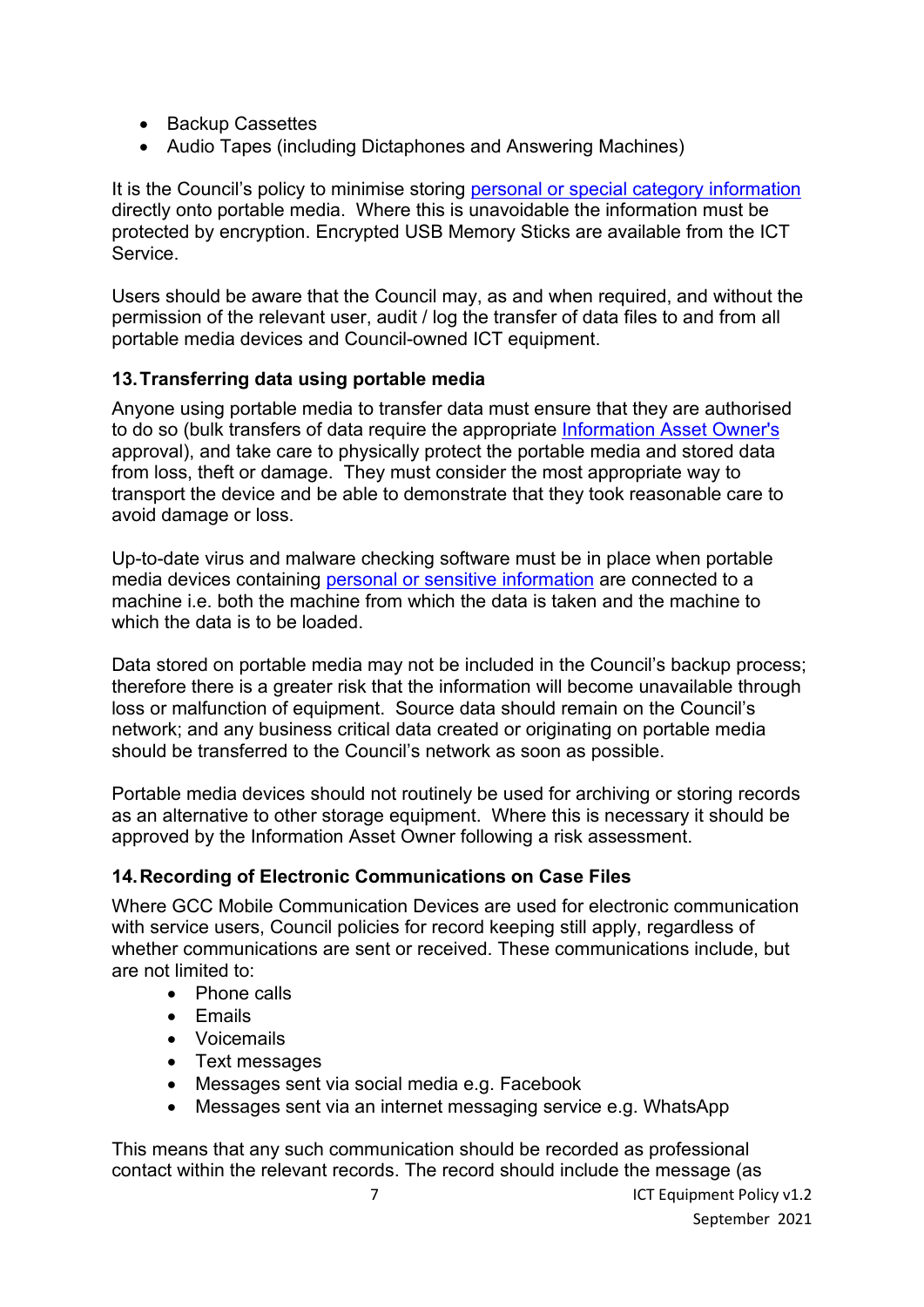accurately as possible to reflect the content of the message), date and time, and details of the sender and recipient (e.g. mobile number). Messages or other correspondence should then be deleted from the mobile phone to maintain confidentiality.

Staff should remember that all contact with service users must be regarded as professional contact. Judgement must be exercised when responding to communications using mobile devices, regardless of the format in which it is received.

## **15.Returning/disposal of ICT equipment**

Any ICT equipment no longer needed by the user should be returned to ICT as soon as possible. If the user is leaving the council permanently then this must be in line with the Leavers procedures, and a SAP Leavers Form completed. Further information or advice is available from ICT Service Desk.

#### **Disposing or returning GCC Mobile Communication Devices**

- Staff leaving GCC will not be permitted to transfer their GCC Mobile Communication Device number to a personal device. If the device has not been returned within one month of the employee leaving or of the employee becoming declassified as an essential user, legal action will be taken.
- If staff are not going to use their GCC Mobile Communication Device for more than 30 days (e.g., holiday, sick leave, maternity leave, etc.) or are suspended from work for whatever reason, they must inform their Line Manager who will arrange for the Mobile Communication Device to be collected.

#### **Disposing of Portable Media Devices**

- The contents of any reusable media that is no longer required by the Council must be erased.
- Portable media must be disposed of securely via the ICT Service. Users are responsible for secure delivery of the portable media to the ICT Service.

## **16.Policy Compliance**

Security breaches that result from a deliberate or negligent disregard of any security policy requirements may, in the Council's absolute discretion, result in disciplinary action being taken against that employee. In the event that breaches arise from the deliberate or negligent disregard of the Council's security policy requirements by a user who is not a direct employee of the Council, the Council shall take such punitive action against that user and/or their employer as the Council in its absolute discretion deems appropriate.

The Council may, in its absolute discretion refer the matter of any breach of the Council's security policy requirements to the police for investigation and (if appropriate) the instigation of criminal proceedings if in the reasonable opinion of the Council such breach has or is likely to lead to the commissioning of a criminal offence.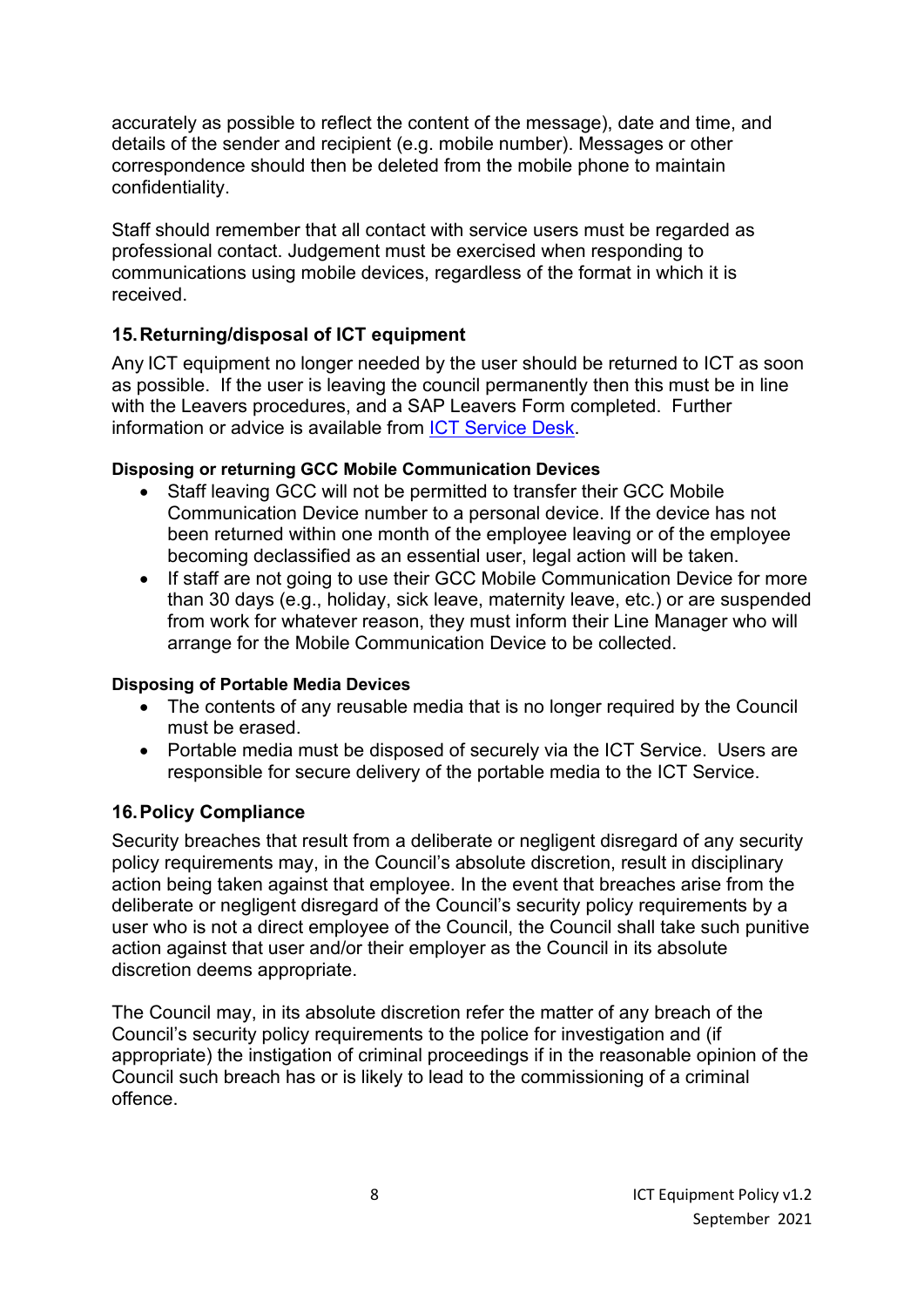#### **17.Exceptions**

#### **Memory Sticks:**

- Any deviation requires an authorised business case which clearly demonstrates that the risks associated with the use of unencrypted portable media are outweighed by the business benefits, and that appropriate actions have been taken to minimise the risks. Further information about port security can be found by contacting the ICT Service.
- Security controls exist to disable downloading data to portable media by default (except for approved devices e.g. encrypted Safesticks) – if you have a business justification to do this, you will need to apply for a Port Security Exemption to enable this functionality, subject to authorisation by the relevant Information Asset Owner.

#### **Calls to International or Premium Rate Numbers:**

- Lifting the bar on international calling; Line Managers who have authorised international calling must review this on at least a quarterly basis.
- Calls to Premium Rate numbers (such as '0898' numbers); Line Managers who have authorised calls to Premium Rate numbers must ensure that they review this on at least a quarterly basis.

#### **Personal calls:**

• For staff travelling outside the UK on GCC business an allowance of £15.00 is paid in the month of the journey for private calls. This allowance applies to both pool and non-pool 'phones and accounts for the additional costs incurred for non-UK usage for both incoming and outgoing calls, messages etc.

#### **18.Review and Revision**

This policy will be reviewed as it is deemed appropriate, but no less frequently than every 3 years.

#### **Document Control**

| --------------------    |                                                                                                                               |  |
|-------------------------|-------------------------------------------------------------------------------------------------------------------------------|--|
| Author:                 | Peter Moore: Information Management Service                                                                                   |  |
| Owner:                  | Rob Ayliffe, Director of Policy, Performance and Governance.<br>(Chief Information Officer and Senior Information Risk Owner) |  |
| <b>Document Number:</b> | v1.2                                                                                                                          |  |

| <b>Revision</b><br>date | <b>Summary of Changes</b>                                                                                                                                                                                                | <b>Changes</b><br>marked |
|-------------------------|--------------------------------------------------------------------------------------------------------------------------------------------------------------------------------------------------------------------------|--------------------------|
| October<br>2018         | Incorporated Laptop, Mobile Device Portable Media and remote<br>Working Policies into new ICT Equipment Policy, major update of<br>generic content, updated hyperlinks and references to DPA1998 to<br>GDPR and DPA 2018 | 1.0                      |
| March<br>2019           | Review of section 8 - 'Things you must not do'                                                                                                                                                                           | 1.1                      |
| September<br>2021       | Minor changes for accessibility purposes including change of<br>policy owner.                                                                                                                                            | 1.2                      |